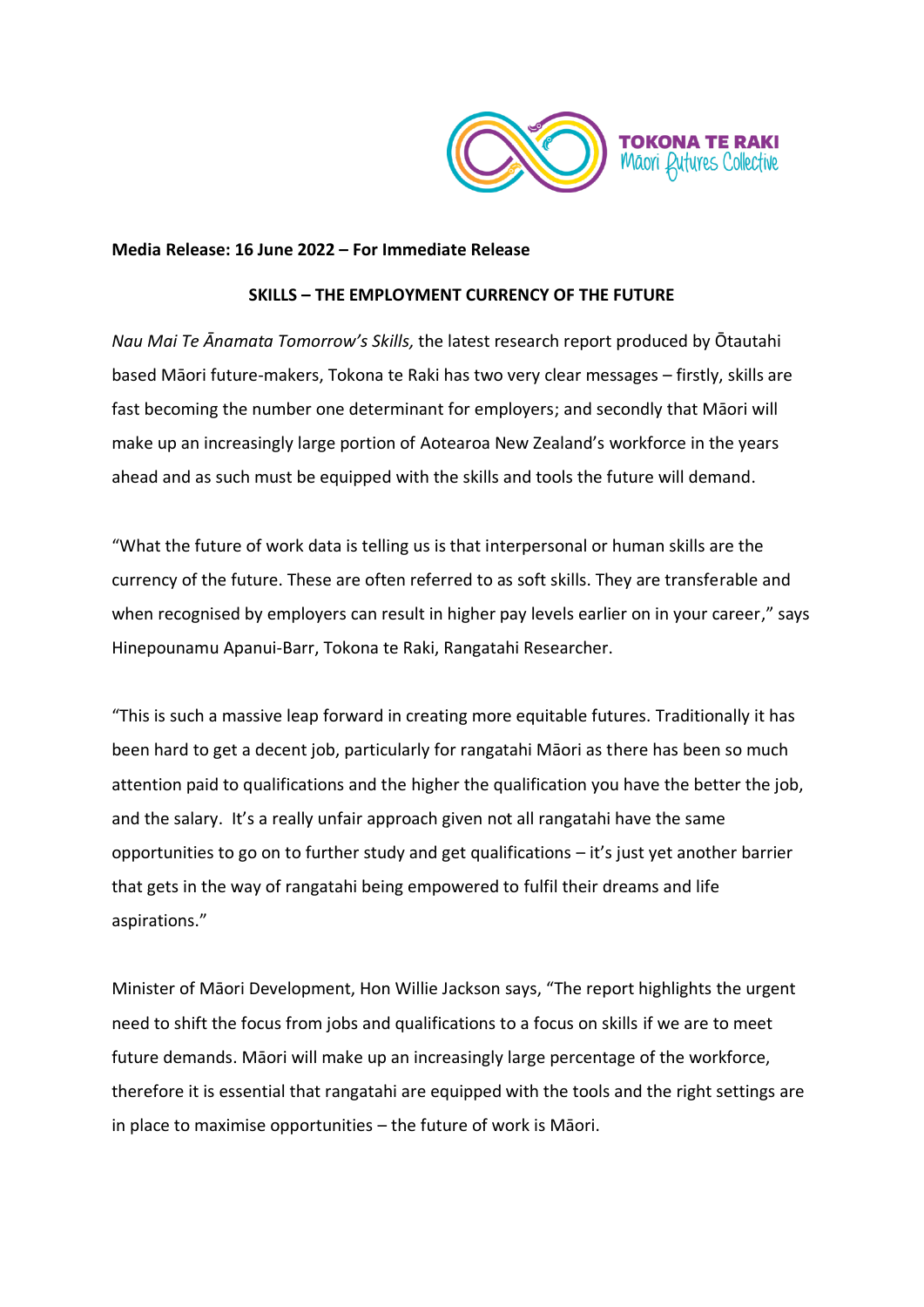"This skills-based approach will increase employment opportunities and help create more equitable futures for Māori, rangatahi, pakeke and kaumātua alike."

The data shows that the skills that people have traditionally relied on are not necessarily the ones they will need in the future. As smart machines increasingly take over many of the more manual and routine aspects of jobs, enterprise skills e.g., communication, teamwork and problem-solving will become much more important.

"It's a fact, the future of work is changing at an increasingly alarming rate, and even more so in a world dominated by COVID-19. Over the past two years we have seen industries brought to their knees, others pivoting to a work from home culture, and an exponential rise in the development of new technologies that means it is now possible to work from anywhere in the world.

"As we look to the future there is a need for agility, adaptability, and shifting mindsets if we are to build sustainable and resilient career paths", says Dr Eruera Tarena, Executive Director, Tokona te Raki.

The catalyst for the research stemmed from the initial devastating impacts of the COVID-19 pandemic in early 2020, and the determination to change the narrative to give those most affected hope for a better and more equitable future.

"Early on in the pandemic the data painted a really gloomy picture of the future, however increasingly there is now, way more optimism and with a sharp focus on upskilling to ensure we have a future fit for purpose workforce ready to take up the opportunities that will come online," says Apanui-Barr.

"I commend Hinepounamu and the team at Tokona te Raki for their mahi to deliver *Nau Mai Te Ānamata: Tomorrow's Skills*. This is excellent work, and I look forward to continuing to support and work with the brilliant team at Tokona te Raki," says Minister Jackson.